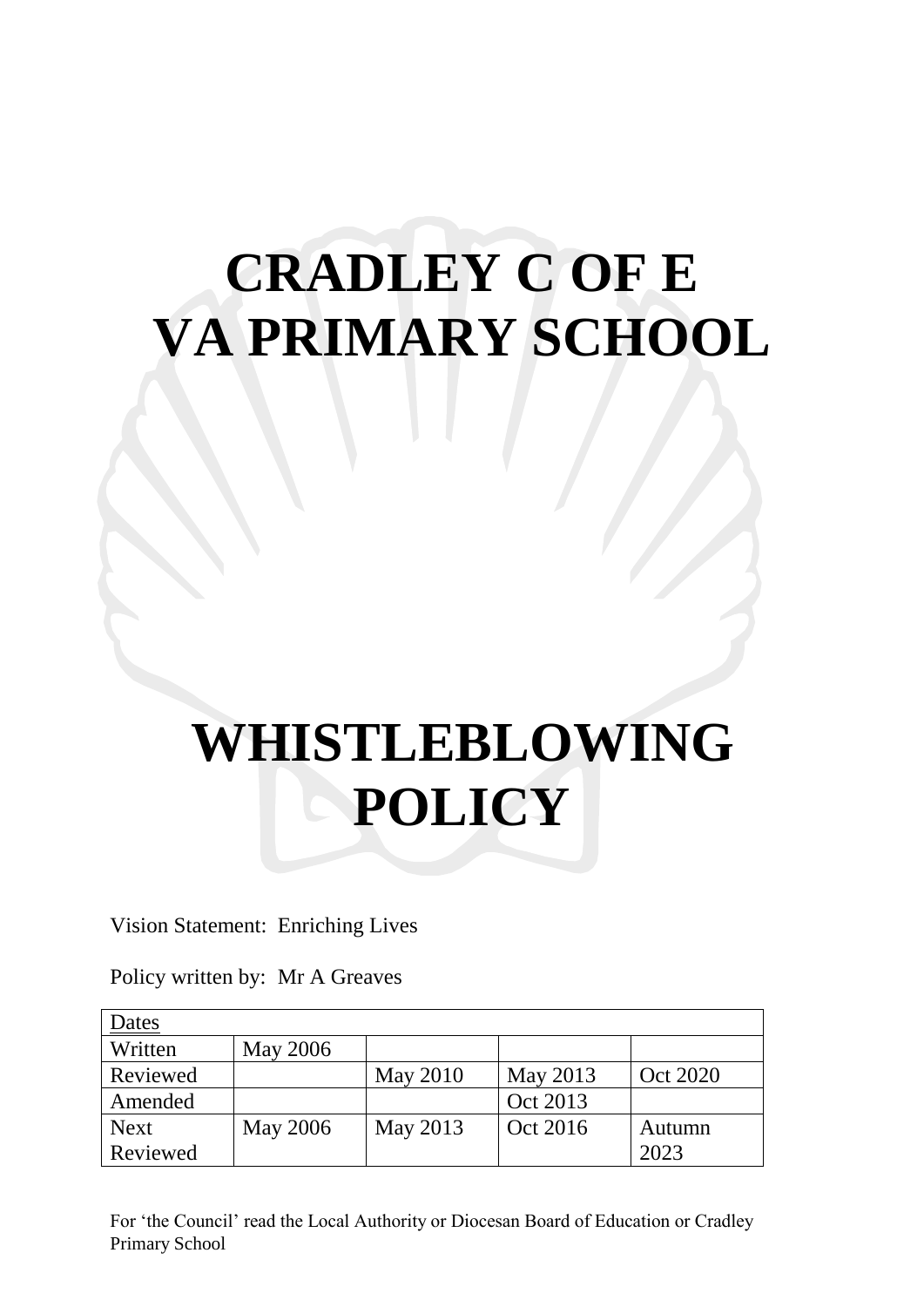### **CRADLEY C of E VA PRIMARY SCHOOL**

#### **WHISTLEBLOWING OR CONFIDENTIAL REPORTING POLICY**

#### **Introduction**

Employees are often the first to realise that there may be something seriously wrong within the workplace. However, they may not express their concerns because they feel that speaking up would be disloyal to their colleagues or their employers. They may also fear harassment or victimisation. In these circumstances it may be easier to ignore the concern rather than report what may just be a suspicion of malpractice.

The council is committed to the highest possible standards of openness, probity and accountability. In line with that commitment we expect employees and others that we deal with who have serious concerns about any aspect of the Council's work to come forward and voice those concerns. It is recognised that many cases will have to proceed on a confidential basis.

This policy document makes it clear that you can do so without fear of victimisation, subsequent discrimination or advantage. *This Confidential Reporting policy is intended to encourage and enable employees to raise serious concerns within the Council rather than overlooking a problem or 'blowing the whistle' outside.*

The Code applies to all employees and those contractors working for the Council on Council premises, for example, agency staff, builders and drivers. It also covers suppliers and those providing services under a contract with the Council in their own premises.

These procedures are in addition to the Council's complaints procedures and other statutory reporting procedures applying to some departments. You are responsible for making service users aware of the existence of these procedures.

This policy has been discussed with the relevant trade unions and professional organisations and has their support.

#### **Aims And Scope Of This Policy**

This policy aims to:

- encourage you to feel confident in raising serious concerns and to question and act upon concerns about practice.
- provide avenues for you to raise those concerns and receive feedback on any action taken
- ensure that you receive a response to your concerns and that you are aware of how to pursue them if you are not satisfied
- reassure you that you will be protected from possible reprisals or victimisation if you have a reasonable belief that you have made any disclosure in good faith.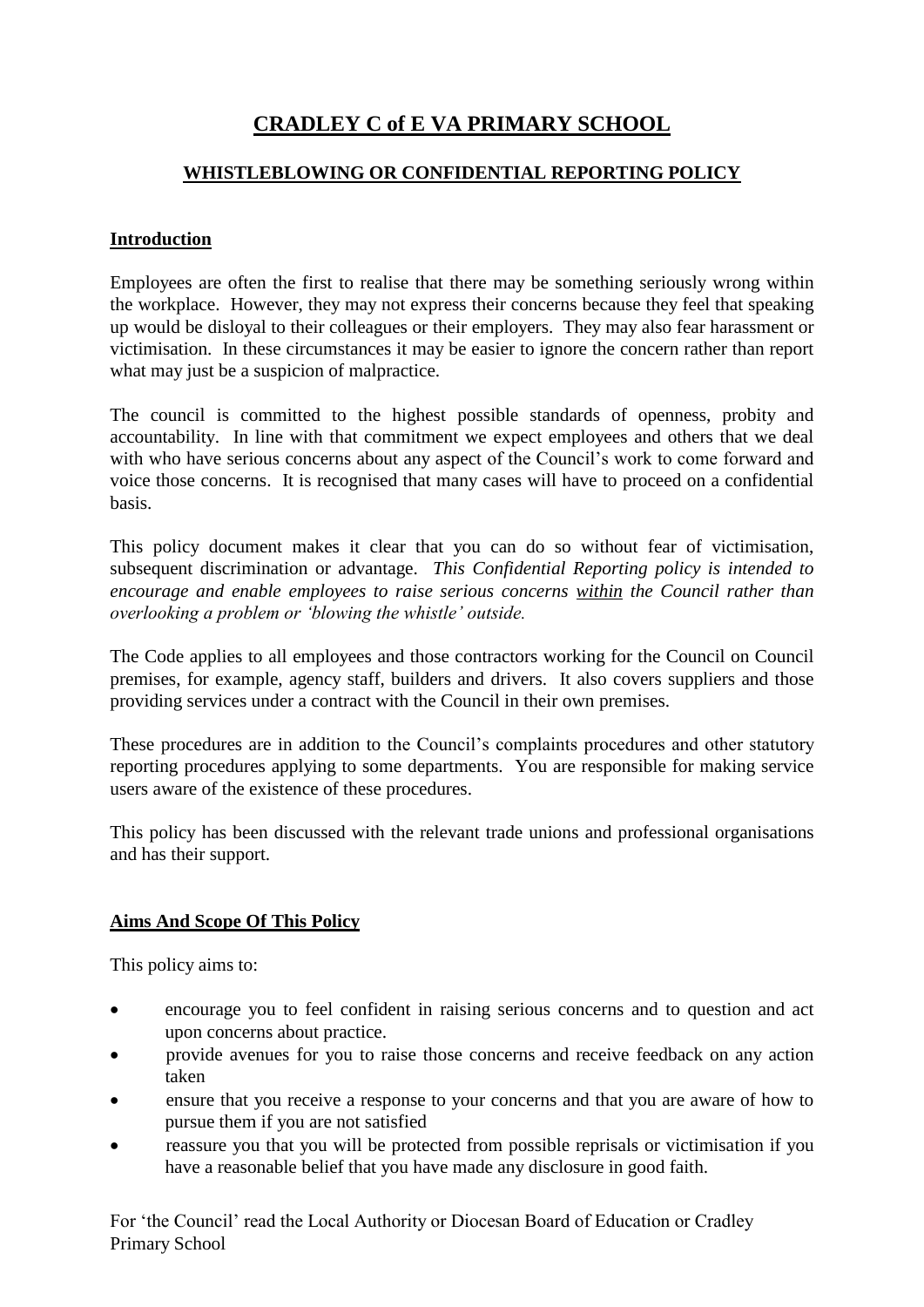There are existing procedures in place to enable you to lodge a grievance relating to your own employment. This policy is intended to cover major concerns that fall outside the scope of other procedures. These include:

- conduct which is an offence or a breach of law
- disclosures related to miscarriages of justice
- health and safety risks, including risks to the public as well as other employees
- damages to the environment
- the unauthorised use of public funds
- possible fraud and corruption
- sexual or physical abuse of clients, or
- other unethical conduct.

Any serious concerns that you have about any aspect of service provision or the conduct of officers or members of the Council or others acting on behalf of the Council can be reported under this Policy. This may be about something that:

- makes you feel uncomfortable in terms of known standards, your experience or the standards you believe the Council subscribe to; or
- is against the Council's Standing Orders and policies; or
- falls below established standards of practice; or
- amounts to improper conduct.

#### **Safeguards**

The Council recognises that the decision to report a concern can be a difficult one to make. If what you are saying is true, you should have nothing to fear because you will be doing your duty to your employer and those for whom you are providing a service.

The Council will not tolerate any harassment or victimisation (including informal pressures) and will take appropriate action to protect you when you raise a concern in good faith. The Public Interest Disclosure Act 1998 provides additional protection for staff that use this Policy.

All concerns will be treated in confidence and every effort will be made not to reveal your identity if you so wish. At the appropriate time, however, you may need to come forward as a witness.

This policy encourages you to put your name to your allegation whenever possible but concerns expressed anonymously are much less powerful and will be considered at the discretion of the Council.

If you make an allegation in good faith, but it is not confirmed by the investigation, no action will be taken against you. If, however, you make an allegation maliciously or for personal gain, disciplinary action may be taken against you.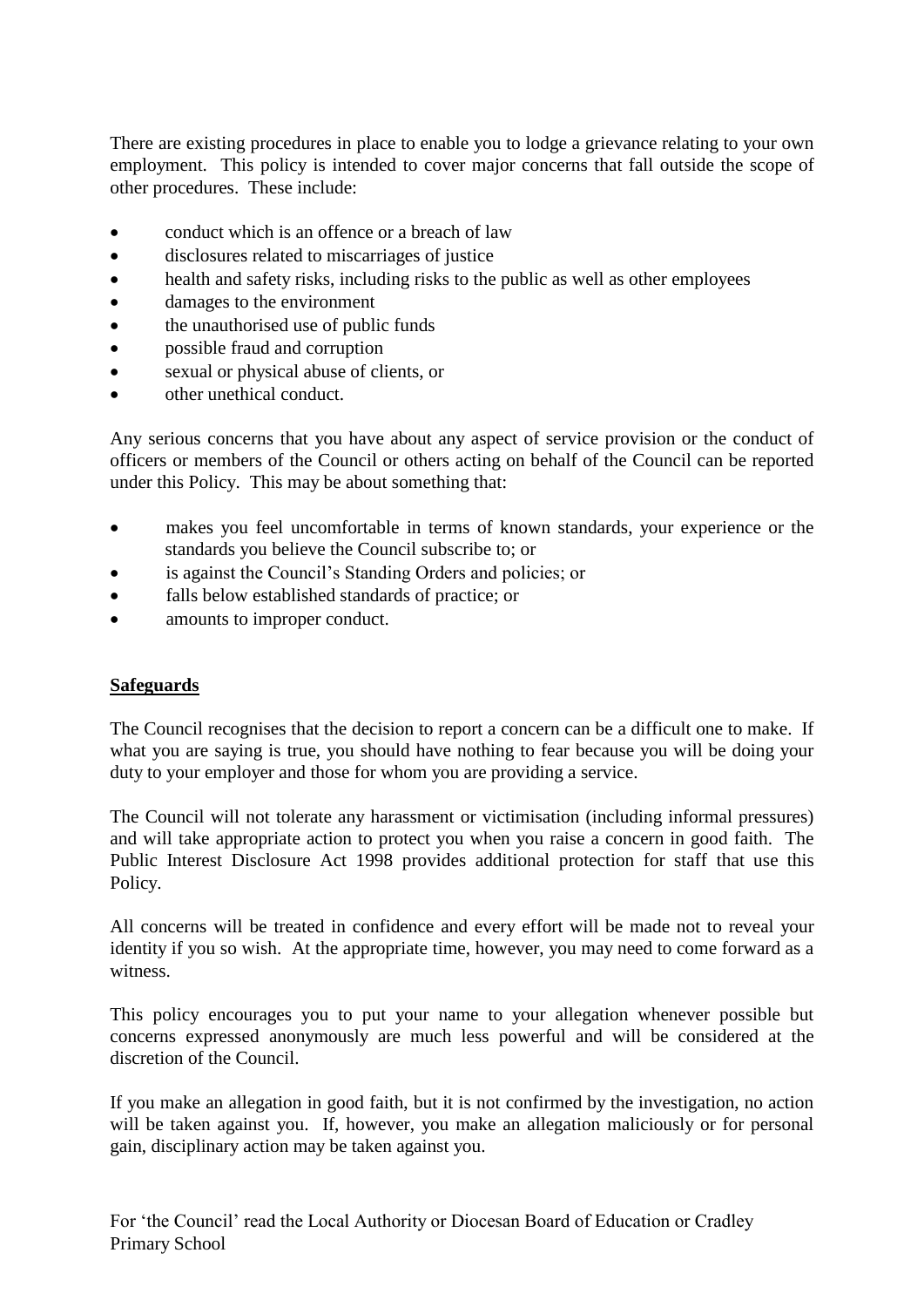#### **How To Raise A Concern**

As a first step, you should normally raise concerns with your immediate manager or their manager. This depends, however, on the seriousness and sensitivity of the issues involved and who is suspected of the malpractice. For example, if you believe that your management is involved, you should approach;

- The Chief Executive Tel no 01432 260044
- The Assistant Director Law & Governance Tel no 01432 260200
- The Director of Resources Tel no 01432 383519
- $\bullet$  Diocesan Office 01432 373300
- The Headteacher 01886 880315

Concerns may be raised orally or in writing.

The earlier you express the concern the easier it is to take action.

Although you are not expected to prove beyond doubt the truth of an allegation, you will need to demonstrate to the person contacted that there are reasonable grounds for your concern.

Advice and guidance on how matters of concern may be pursued can be obtained from the Assistant Director Law & Governance who is also the Monitoring Officer for the Council and has a legal responsibility to ensure that the council acts properly at all times.

You may wish to consider discussing your concern with a colleague first and you may find it easier to raise the matter if there are two (or more) of you who have had the same experience or concerns.

You may invite your trade union or a friend to be present during any meetings or interviews in connection with the concerns you have raised.

#### **How the Council will respond**

The Council will respond to your concerns. Do not forget that testing your concerns is not the same as either accepting or rejecting them.

Where appropriate, the matters raised may:

- be investigated by the appropriate management, internal audit, or through the disciplinary process
- or be referred to the police
- or be referred to the external auditor
- form the subject of an independent inquiry.

In order to protect individuals and those accused of misdeeds or possible malpractice, initial enquiries will be made to decide whether an investigation is appropriate and, if so, what form it should take. The overriding principle which the Council will have in mind is the public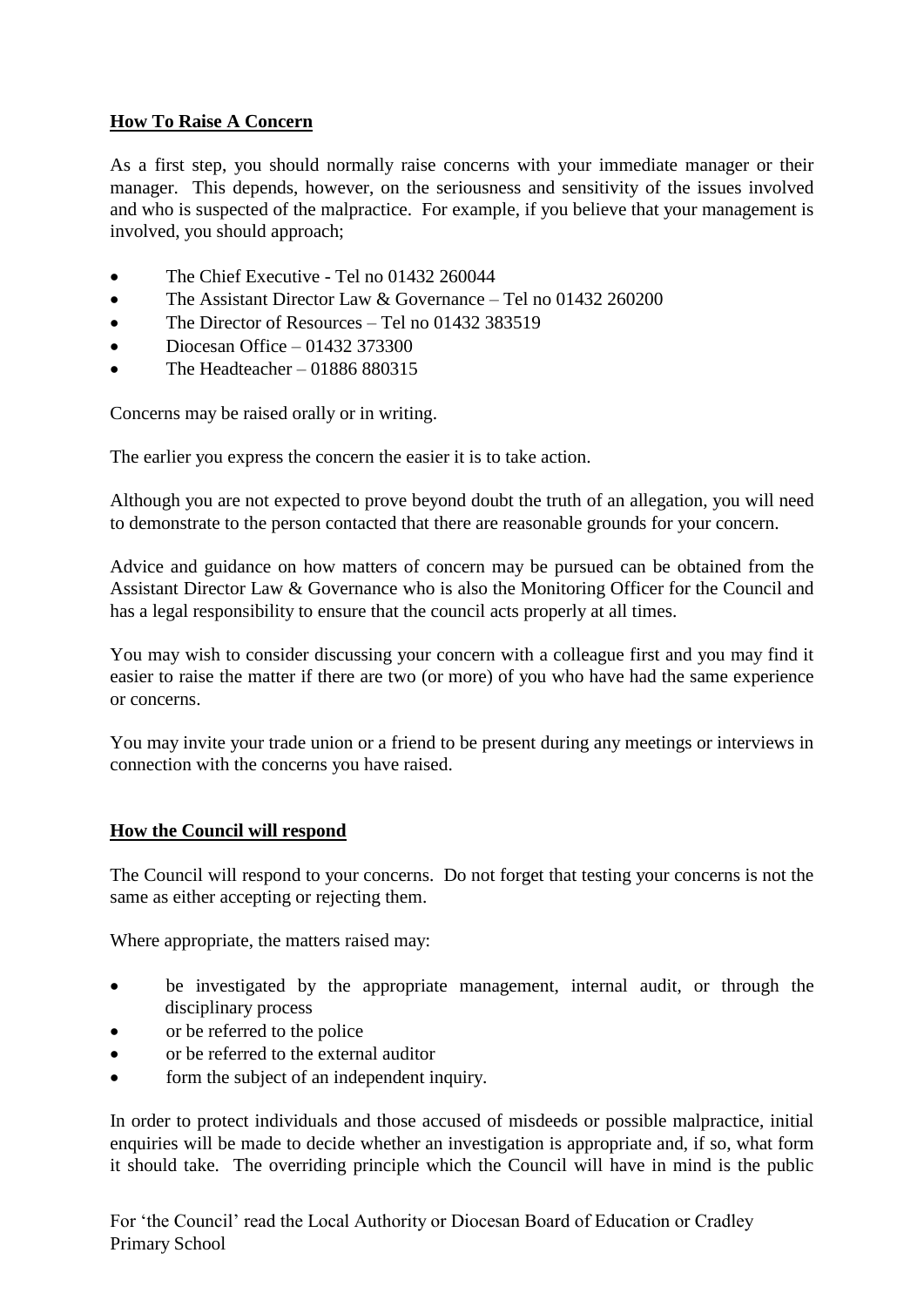interest. Concerns or allegations which fall within the scope of specific procedures (for example, child protection or discrimination issues) will normally be referred for consideration under those procedures.

Some concerns may be resolved by agreed action without the need for investigation. If urgent action is required this will be taken before any investigation is conducted.

Within **ten** working days of a concern being raised, the responsible person you have contacted will write to you:

- acknowledging that the concern has been received
- indicating how we propose to deal with the matter
- giving an estimate of how long it will take to provide a final response
- telling you whether any initial enquiries have been made
- supplying you with information on staff support mechanisms, and
- telling you whether further investigations will take place and, if not, why not.

The amount of contact between the officers considering the issues and you will depend on the nature of the matters raised, the potential difficulties involved and the clarity of the information provided. If necessary, the Council will need further information from you.

Where any meeting is arranged, off-site if you so wish, you can be accompanied by a union or professional association representative or a friend.

The Council will take steps to minimise any difficulties which you may experience as a result of raising a concern. For instance, if you are required to give evidence in criminal or disciplinary proceedings the Council will arrange for you to receive advice about the procedure.

#### **The Responsible Officer**

The Assistant Director Law & Governance has overall responsibility for the maintenance and operation of this policy. This officer maintains a record of concerns raised and the outcomes (but in a form which does not endanger your confidentiality) and will report as necessary to the Council.

#### **How The Matter Can Be Taken Further**

This policy is intended to provide you with an avenue within the Council to raise concerns. The Council hopes you will be satisfied with any action taken. If you are not, and if you feel it is right to take the matter outside the Council, the following are possible contact points:

- The Ombudsman
- The District Auditor
- your trade union
- your local Citizens Advice Bureau